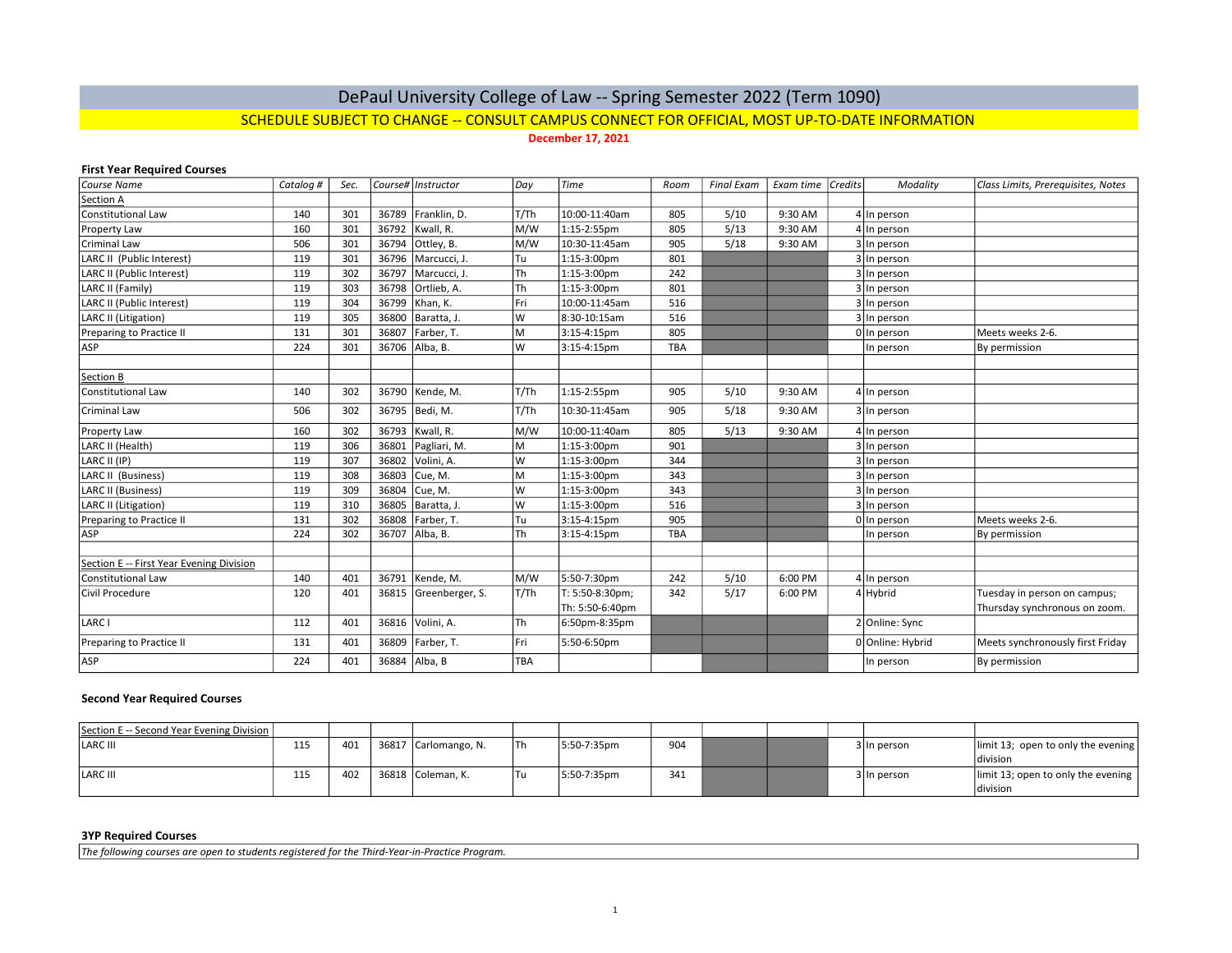| 3YP Seminar               | 960 | 401      | 35035 | Rodriguez. D.       | ີ 5:40pm<br>14:0c |  |  | 2 Online: Sync  | I permission required |
|---------------------------|-----|----------|-------|---------------------|-------------------|--|--|-----------------|-----------------------|
| Intensive Field Placement | 961 | 1401-405 |       | 35036 Rodriguez, D. |                   |  |  | -9 Online: Sync | 'permission required  |

| <b>Elective Courses</b>              |           |      |                        |       |                         |      |            |                                |             |                                    |
|--------------------------------------|-----------|------|------------------------|-------|-------------------------|------|------------|--------------------------------|-------------|------------------------------------|
| Course Name                          | Catalog # | Sec. | Course# Professor      | Day   | <b>Time</b>             | Room | Final Exam | Exam time   Credits   Modality |             | Class Limits, Prerequisites, Notes |
| Advanced Civil Procedure             | 220       | 301  | 36825   Moller, M.     | T/Th  | $1:15-2:30pm$           | 803  | 5/10       | 1:30 PM                        | 3 In person |                                    |
| Antitrust                            | 402       | 401  | 36827 Stavroulaki, T.  | M/W   | 1:15-2:30pm             | 342  | take home  |                                | 3 Hybrid    |                                    |
| Antisemitism, the Holocaust, and the | 378       | 301  | 36828 Resnicoff, S.    | lm/w  | $3:00 - 4:15 \text{pm}$ | 701  | 5/9        | 1:30 PM                        | 3 In person |                                    |
| l Law                                |           |      |                        |       |                         |      |            |                                |             |                                    |
| Asylum and Refugee Law and Policy    | 517       | 301  | 36829   Mousin, C.     | T/Th  | 10:30-11:45am           | 904  | take home  |                                | 3 In person |                                    |
| Bar Passage Strategies: Capstone     | 254       | 301  | 36830   Kleppetsch, J. | T/Th  | 9:00-10:15am            | 241  | no exam    |                                | 3 In person | <b>PR: 3L status</b>               |
| Bar Passage Strategies: Capstone     | 254       | 401  | 36831   Kleppetsch, J. | 'T/Th | 5:50-7:05pm             | 241  | no exam    |                                | 3 In person | <b>PR: 3L status</b>               |

| <b>Business Organizations</b>          | 102 | 401 | 36833 | Cauble, E.            | W    | 5:50-8:30pm          | 805        | 5/11       | 6:00 PM    | 3 In person      |                                      |
|----------------------------------------|-----|-----|-------|-----------------------|------|----------------------|------------|------------|------------|------------------|--------------------------------------|
| Corporate Tax                          | 600 | 401 |       | 36834 Cauble, E.      | M    | 3:00-4:15pm          | 242        | 5/16       | 1:30 PM    | 3 Hybrid         | PR: Fed Tax (LAW 210 or 212);        |
|                                        |     |     |       |                       |      |                      |            |            |            |                  | hybrid course, meets partially       |
|                                        |     |     |       |                       |      |                      |            |            |            |                  | online; counts towards distance      |
|                                        |     |     |       |                       |      |                      |            |            |            |                  | learning credit limit                |
| Corporate Finance                      | 300 | 301 | 36835 | Mark, G.              | T/Th | 10:30-11:45am        | 903        | 5/12       | 9:30 AM    | 3 In person      | PR: Bus Orgs (LAW 102)               |
| Criminal Procedure I: Investigation    | 518 | 301 |       | 36836   Bedi, M.      | T/Th | 1:15-2:30pm          | 805        | 5/17       | 1:30 PM    | 3 In person      |                                      |
| Criminal Procedure II: Adjudication    | 557 | 301 | 36837 | Malempati, S.         | M/W  | 1:15-2:30pm          | 803        | 5/11       | 1:30 PM    | 3 In person      |                                      |
| <b>Cybersecurity Law</b>               | 925 | 401 | 36838 | Heart, K.             |      |                      |            | CDM sched. |            | 2 Online: Async  | limit 30; cross-listed with IS 486;  |
|                                        |     |     |       |                       |      |                      |            |            |            |                  | NOTE: MEETS ON WINTER                |
|                                        |     |     |       |                       |      |                      |            |            |            |                  | QUARTER SCHEDULE WITH                |
|                                        |     |     |       |                       |      |                      |            |            |            |                  | CLASSES BEGINNING JANUARY 4          |
|                                        |     |     |       |                       |      |                      |            |            |            |                  | AND ENDING AT SPRING BREAK           |
| Derivatives for Attorneys              | 222 | 301 | 36869 | Vignola, A.           |      | Sat & Su 8:00-4:40pm | 516        | 1/23       | <b>TBD</b> | $1$   In person  | Meets January 22 & 23 only           |
| Disability Law                         | 716 | 401 | 36840 | Weber, M.             | M/W  | 4:15-5:30pm          | 904        | 5/17       | 1:30 PM    | 3 In person      |                                      |
| Disaster Recovery Theory Strategies    | 921 | 401 | 36841 | Sandy, M.             | M    | 5:45-9:00pm          | <b>TBA</b> | CDM sched. |            | 2 In person      | limit 5; cross-listed with IS 505;   |
|                                        |     |     |       |                       |      |                      |            |            |            |                  | <b>NOTE: MEETS ON WINTER</b>         |
|                                        |     |     |       |                       |      |                      |            |            |            |                  | <b>QUARTER SCHEDULE WITH</b>         |
|                                        |     |     |       |                       |      |                      |            |            |            |                  | CLASSES BEGINNING JANUARY 4          |
|                                        |     |     |       |                       |      |                      |            |            |            |                  | AND ENDING AT SPRING BREAK           |
| <b>Electronic Discovery</b>            | 570 | 401 | 36842 | Kidwell, B.           | M    | 5:50-8:30pm          |            | take home  |            | 2 Online: Sync   | limit 24; meets first 9 weeks only   |
| <b>Employment Law</b>                  | 359 | 401 | 36843 | Brown, Elizabeth      | M    | 5:50-8:30pm          | 342        | take home  |            | 3 In person      |                                      |
|                                        |     |     |       | [NEW]                 |      |                      |            |            |            |                  |                                      |
| <b>Entertainment Law</b>               | 357 | 401 | 36844 | Life, T.              | M    | 5:50-8:30pm          | 804        | 5/9        | 6:00 PM    | 3 In person      |                                      |
| Evidence                               | 410 | 301 | 36845 | Malempati, S.         | M/W  | 10:30-11:45am        | 241        | 5/11       | 9:30 AM    | 3 In person      |                                      |
| Evidence                               | 410 | 401 | 36846 | Greenberger, S.       |      |                      |            | 5/11       | 9:30 AM    | 3 Online: Async  |                                      |
| <b>Federal Courts</b>                  | 412 | 301 | 36847 | Weber, M.             | M/W  | 10:30-11:45am        | 804        | 5/11       | 9:30 AM    | 3 In person      |                                      |
| <b>Federal Income Tax</b>              | 210 | 401 |       | 36848   Friedland, J. | M    | 5:50-8:30pm          | 904        | 5/9        | 6:00 PM    | 3 In person      |                                      |
|                                        |     |     |       |                       |      |                      |            |            |            |                  |                                      |
| Health Care Compliance & Regulations   | 727 | 401 |       | 36850 Salim, A.       | Tu   | 5:50-8:30pm          | 901        | 5/17       | 6:00 PM    | 3 In person      |                                      |
| <b>Housing Law</b>                     | 487 | 401 | 36851 | Dudley, K.            | M    | 6:00-7:30pm          |            | take home  |            | 3 Online: Hybrid |                                      |
| <b>Information Security Management</b> | 920 | 401 | 36852 | Gahramani, F.         | Tu   | 5:45-9:00pm          | <b>TBA</b> | CDM sched. |            | $2 \ln p$ erson  | limit 5; cross-listed with CSEC 440; |
|                                        |     |     |       |                       |      |                      |            |            |            |                  | NOTE: MEETS ON WINTER                |

International Law 422 401 36853 Coll, A. Tu 5:50-8:30pm 903 5/10 6:00 PM 3 In person

QUARTER SCHEDULE WITH CLASSES BEGINNING JANUARY 4 AND ENDING AT SPRING BREAK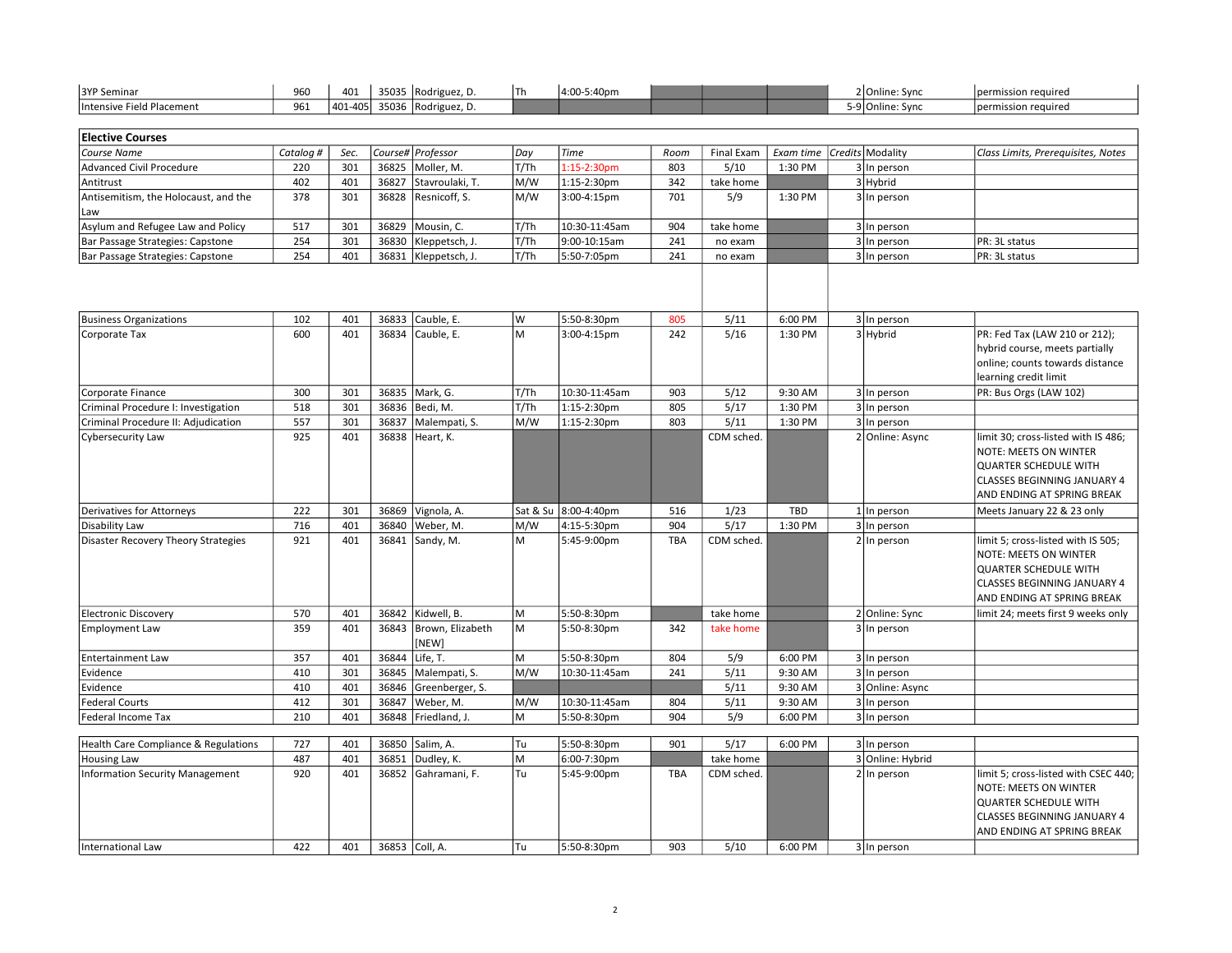| International Protection of Human Rts.                                | 482 | 301 | 36854 | Coll, A.                      | Tu/Th     | 1:15-2:30pm                         | 904 | 5/17       | 1:30 PM | 3 In person                 |                                                                                                                                      |
|-----------------------------------------------------------------------|-----|-----|-------|-------------------------------|-----------|-------------------------------------|-----|------------|---------|-----------------------------|--------------------------------------------------------------------------------------------------------------------------------------|
| International Law of Weapons Control                                  | 221 | 401 | 36855 | Kellman, B.                   | M/W       | 10:30-11:45am                       |     | paper      |         | 3 Online: Sync<br>[PENDING] |                                                                                                                                      |
| Introduction to Programming                                           | 922 | 401 | 36856 | Kalayta, D.                   |           |                                     |     | CDM sched. |         | 2 Online: Async             | Limit 2: Cross-listed with CSC 401-<br>820; Meets according to quarter<br>schedule; PERMISSION REQUIRED<br>from Dean Tirres          |
| Labor Law                                                             | 417 | 301 | 36857 | Golden, G.                    | T/Th      | 3:00-4:15pm                         | 804 | 5/12       | 1:30 PM | 3 In person                 |                                                                                                                                      |
| Legal Profession                                                      | 481 | 301 | 36858 | Moller, M.                    | T/Th      | 10:30-11:45am                       | 803 | 5/17       | 9:30 AM | 3 In person                 |                                                                                                                                      |
| Legal Profession                                                      | 481 | 401 | 36859 | Greenwald. E.                 | W         | 5:50-8:30pm                         | 803 | 5/18       | 6:00 PM | 3 In person                 |                                                                                                                                      |
| Medical Malpractice Survey                                            | 724 | 401 | 36860 | Bellar, Barbara [NEW] Th      |           | 5:50-8:30pm                         | 242 | 5/12       | 6:00 PM | 3 In person                 |                                                                                                                                      |
| Mergers and Acquisitions                                              | 348 | 401 | 36861 | Bruks, P.                     | Th        | 5:50-8:30pm                         | 804 | 5/12       | 6:00 PM | 3 In person                 | PR: Business Organizations (LAW<br>102)                                                                                              |
| <b>Nonprofit Organizations</b>                                        | 200 | 301 | 36862 | Winters, P.                   | T/Th      | 10:30-11:45am                       | 242 | take home  |         | 3 In person                 |                                                                                                                                      |
| Privacy Law                                                           | 335 | 301 | 36863 | Hermann. D.                   | T/Th      | 10:30-11:45am                       | 701 | take home  |         | 3 In person                 |                                                                                                                                      |
| Post-Conflict Justice                                                 | 390 | 301 | 36864 | Ward, E.                      | W         | 1:15-2:55pm                         | 701 | take home  |         | 2 In person                 |                                                                                                                                      |
| <b>Real Estate Transactions</b>                                       | 420 | 301 | 36865 | Lawton, J.                    | T/Th      | 10:30-11:45am                       | 901 | 5/17       | 9:30 AM | 3 In person                 | PR: Property (LAW 160)                                                                                                               |
| Remedies                                                              | 423 | 401 | 36866 | Ottley, B.                    | M/W       | 4:15-5:30pm                         | 903 | 5/18       | 1:30 PM | 3 In person                 |                                                                                                                                      |
| Sales                                                                 | 304 | 301 | 36867 | Resnicoff, S.                 | M/W       | 10:30-11:45am                       | 803 | 5/11       | 9:30 AM | $\overline{3}$ In person    |                                                                                                                                      |
| Secured Transactions                                                  | 305 | 301 | 36868 | Livingston, M.                | M/W       | 1:15-2:30pm                         | 804 | 5/9        | 1:30 PM | 3 In person                 | Limit 45                                                                                                                             |
| Secured Transactions                                                  | 305 | 401 | 36869 | Livingston, M.                |           |                                     |     | take home  |         | 3 Online: Async             | Limit 45                                                                                                                             |
| Sex, Gender, and the Law                                              | 206 | 301 | 36871 | Hermann, D.                   | T/Th      | 1:15-2:30pm                         | 701 | take home  |         | 3 In person                 |                                                                                                                                      |
| <b>Special Topics: Derivatives Regulation in</b><br><b>Depth</b>      | 301 | 301 | 36872 | Donahue, P.                   | ₩         | 1:15 2:55pm                         | 242 | 5/9        | 4:30 PM | <del>In person</del>        | <b>CLASS CANCELLED</b>                                                                                                               |
| Special Topics: Hate Crimes Law                                       | 301 | 401 | 36875 | Linares, Juan Carlos<br>[NEW] | <b>Th</b> | 5:50-8:30pm                         | 342 | paper      |         | 3 In person                 | Proposal to make regular course<br>pending                                                                                           |
| Special Topics: Health Equity and the Law                             | 301 | 302 | 36873 | Setrini, A.                   | M/W       | 1:15-2:30pm                         | 341 | paper      |         | 3 In person                 | Proposal to make regular course<br>pending                                                                                           |
| Special Topics: Infrastructure, Energy,<br>and the Law                | 301 | 402 | 36876 | Kellman, B.                   | M         | 3:00-4:40pm                         |     | paper      |         | 2 Online: Sync<br>[PENDING] |                                                                                                                                      |
| Special Topics: Second Amendment<br>Culture                           | 301 | 403 | 36877 | Schweit, K.                   | Sa/Su     | Sa 9:00am-5:00pm<br>Su 12:00-4:00pm | 516 | project    |         | 2 Online: Hybrid            | Course meets synchronous online:<br>1/29 & 30; 2/12 & 13;<br>asynchronous work required<br>before and between in-person<br>meetings. |
| Special Topics: IT and Data Regulation --<br>Law, Ethics, and Society | 301 | 404 | 36878 | Bassan, S.                    | W         | 2:45-4:00pm                         | 901 | paper      |         | 3 Hybrid                    | Students will have asynchronous<br>work to complete each week as a<br>second class session.                                          |
| Special Topics: IP Valuation in Tech,<br>Health and other Industries  | 301 | 405 | 36879 | Weingust                      | Sa        | 9:00-5:00pm                         | 516 | paper      |         | $1$  In person              | Meets 2/12 and 2/19 only                                                                                                             |

# Seminars and Legal Drafting Courses

All JD students are required to take an approved upper-level writing course, in addition to LARC I, II, and III. The advanced writing curriculum includes courses in legal drafting, advanced legal research and judicial and writing. Seminars are discussion-based courses and are capped at 20 students. Legal Drafting courses are capped at 14 students. Courses offered this semester that meet the Advanced Writing Requirement are listed below.

| Course Name                            | Cataloa # | Sec. | Course#   Professor        | Dav | <i>Time</i>   | Room | Final Exam | Exam time   Credit | Modality    | Class Limits, Prerequisites, Notes   |
|----------------------------------------|-----------|------|----------------------------|-----|---------------|------|------------|--------------------|-------------|--------------------------------------|
| Legal Clinic II: Adv. Criminal Appeals | 514       | 406  | 36788 Lenz/Rosario-Moore W |     | 5:50-7:20pm   | 701  |            |                    | 3 In person | limit 2; permission required;        |
|                                        |           |      |                            |     |               |      |            |                    |             | <b>COUNTS TOWARD WRITING</b>         |
|                                        |           |      |                            |     |               |      |            |                    |             | <b>IREQUIREMENT NOT EXPERIENTIAL</b> |
|                                        |           |      |                            |     |               |      |            |                    |             | <b>IREQUIREMENT</b>                  |
| Drafting: Art Market Transactions      | 455       | 301  | 36745 Pannos, C.           |     | 10:00-11:40am | 516  |            |                    | 3 In person | llimit 14                            |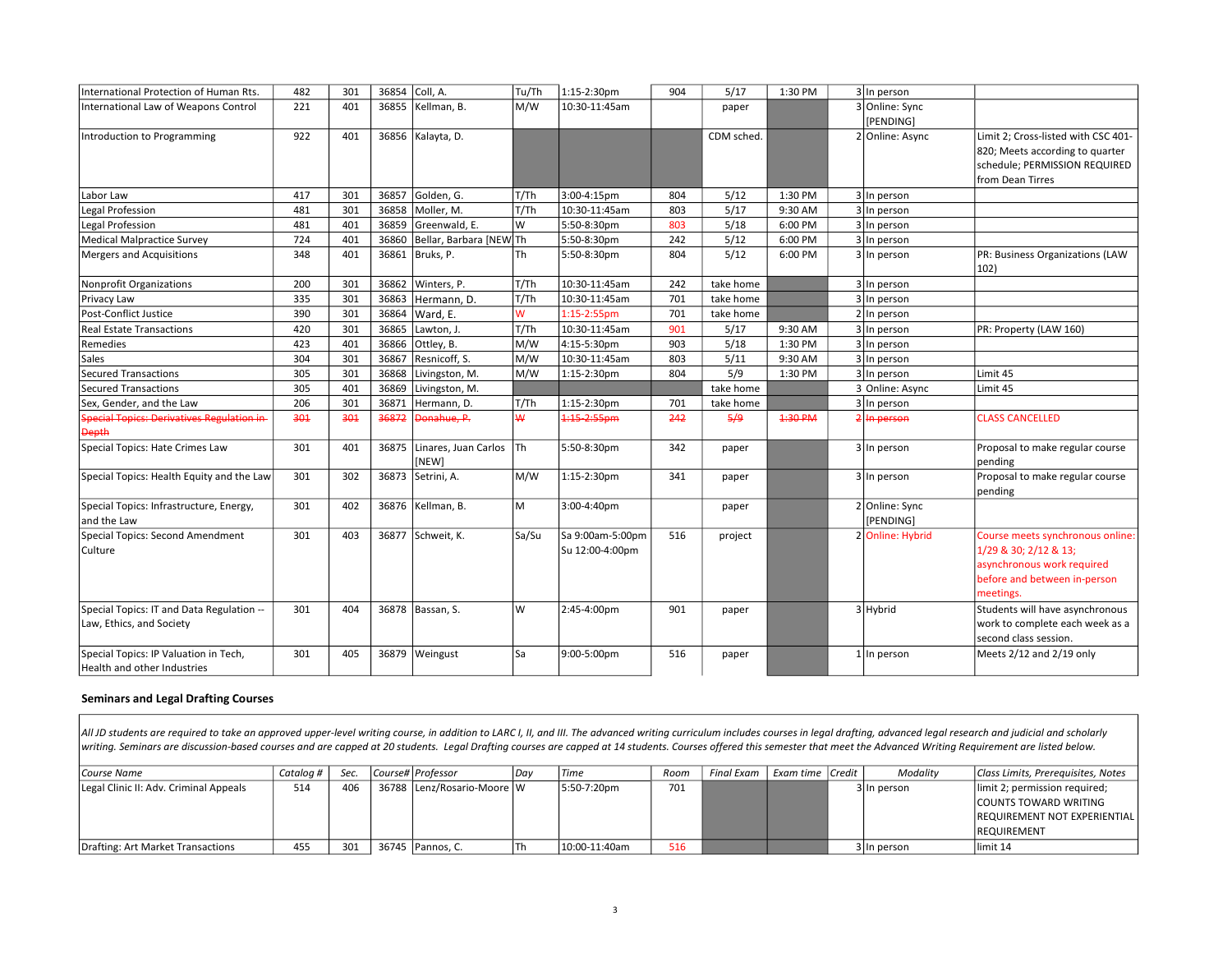| Drafting: Civil Litigation    | 455 | 401 | 36750 Browne, V.              | Th | 5:50-7:30pm   | 901 |  | 3 In person      | limit 14  |
|-------------------------------|-----|-----|-------------------------------|----|---------------|-----|--|------------------|-----------|
| Drafting: Civil Litigation    | 455 | 302 | 36746 Levy, S.                | 1h | 3:00-4:40pm   | 701 |  | 3 In person      | limit 14  |
| Drafting: Family Law          | 455 | 402 | 36751 Gilmore, C.             | 1h | 5:50-7:30pm   | 516 |  | 3 In person      | limit 14  |
|                               | 455 | 303 | 36747 Campbell, Julie         |    | 10:00-11:40am | 701 |  | 3 In person      | llimit 14 |
| Drafting: Health Law          |     |     | <b>INEW1</b>                  |    |               |     |  |                  |           |
|                               | 455 | 306 | 36896 Masar, Martin           | Th | 3:00-4:40pm   | 904 |  | In person        | limit 14  |
| Drafting: IP Licensing        |     |     | <b>INEW1</b>                  |    |               |     |  |                  |           |
| Drafting: Transactions        | 455 | 304 | 36748 Moncada-Perkins, A. Th  |    | 1:15-2:55pm   |     |  | 3 Online: Hybrid | llimit 14 |
| Drafting: Transactions        | 455 | 305 | 36749 Ganfield, D.            | Τh | 3:00-4:40pm   | 901 |  | 3 In person      | limit 14  |
| Seminar: Critical Race Theory | 250 | 301 | 36752 Jefferson-Bullock, J. M |    | 5:50-7:30pm   |     |  | 3 Online: Sync   | limit 20  |

#### Legal Clinics & Field Clinics

Legal Clinic courses provide the opportunity for students to engage in direct client service under the close supervision of law faculty. Field Clinics provide the opportunity for students to engage in direct legal service supervision of a practicing attorney, combined with a classroom course covering subject-area doctrine taught by a practitioner. Enrollment is by instructor permission. For more information and to apply, go to go.depaul.edu/LegalClinic. All clinics meet the Experiential Education requirement except Advanced Criminal Appeals.

| Course Name                                                      | Catalog # | Sec. |       | Course# Professor                | Day  | <b>Time</b> | Room | <b>Final Exam</b> | Exam time   Credit |                | Modality        | Class Limits, Prerequisites, Notes                                                                                                                    |
|------------------------------------------------------------------|-----------|------|-------|----------------------------------|------|-------------|------|-------------------|--------------------|----------------|-----------------|-------------------------------------------------------------------------------------------------------------------------------------------------------|
| Field Clinic Seminar: Civil Rights                               | 566       | 401  |       | 36753 Yarusso, A.                | M    | 4:20-6:00pm | 516  |                   |                    |                | $2 \ln p$ erson | limit 8; students must enroll in<br>both LAW 566 & LAW 567;<br>permission required                                                                    |
| Field Clinic Practice: Civil Rights                              | 567       | 401  |       | 36756 Yarusso, A.                |      |             |      |                   |                    |                | 2 In person     | limit 8; students must enroll in<br>both LAW 566 & LAW 567;<br>permission required                                                                    |
| Field Clinic Seminar: Family Law (2<br>semester)                 | 566       | 403  | 36755 | Mohr/Zielinski                   | Th   | 3:00-4:40pm | 344  |                   |                    | $\overline{2}$ | In person       | limit 10; students must enroll in<br>both LAW 566 & LAW 567 for FULL<br>YEAR; permission required                                                     |
| Field Clinic Practice: Family Law (2<br>semester)                | 567       | 403  |       | 36758 Mohr/Zielinski             |      |             |      |                   |                    |                | $2 \ln p$ erson | limit 10; students must enroll in<br>both LAW 566 & LAW 567 for FULL<br>YEAR; permission required                                                     |
| Field Clinic Seminar: Technology &<br>Intellectual Property Law  | 566       | 402  | 36754 | Casimer, G.                      | W    | 5:50-7:30pm | 516  |                   |                    |                | $2 \ln p$ erson | limit 8; students must enroll in<br>both LAW 566 & LAW 567;<br>permission required                                                                    |
| Field Clinic Practice: Technology &<br>Intellectual Property Law | 567       | 402  | 36757 | Casimer, G.                      |      |             |      |                   |                    |                | 3 In person     | limit 8; students must enroll in<br>both LAW 566 & LAW 567;<br>permission required                                                                    |
| Legal Clinic II: Business Law (2 semester)                       | 514       | 302  | 36759 | Lawton/Wiser                     | T/Th | 1:00-2:50pm | 516  |                   |                    |                | $4$ In person   | limit 8; permission required;<br>students receive grade of R at end<br>of fall; final grade posted for both<br>semesters at end of spring<br>semester |
| Legal Clinic II: Civil Litigation & Health<br>Law Clinic         | 514       | 303  | 36761 | Rodriguez, D. /<br>Davenport, E. | Tu   | 3:30-5:40pm | 516  |                   |                    |                | 3 In person     | limit 8; permission required                                                                                                                          |
| Legal Clinic II: Criminal Appeals                                | 514       | 403  | 36760 | Lenz/Rosario-Moore W             |      | 5:50-7:20pm | 701  |                   |                    |                | 3 In person     | limit 6-8; permission required                                                                                                                        |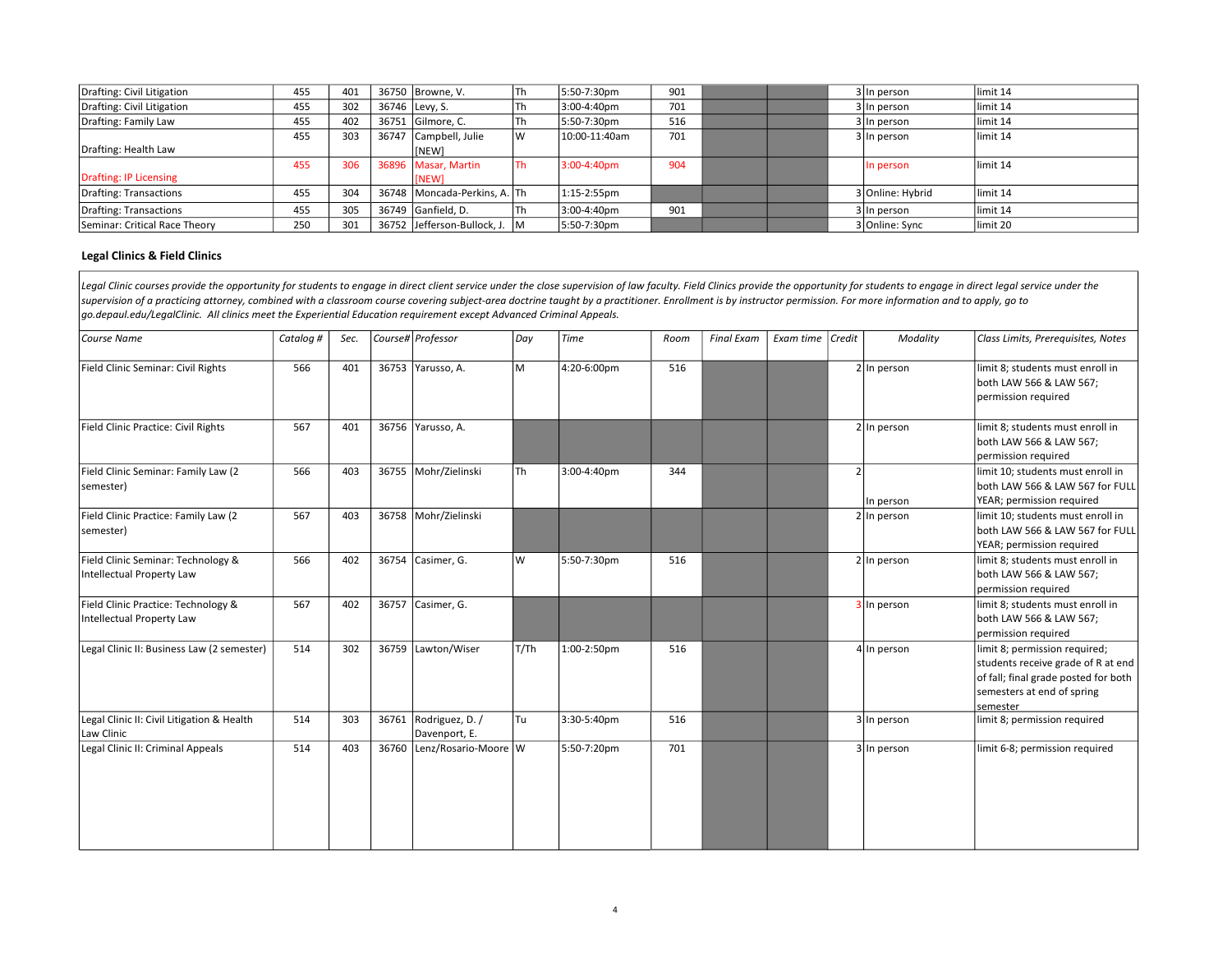| Legal Clinic II: Croak Community Legal    | 514 | 407 |       | 36762 Thedford.       |    | 5:50-7:30pm | 701 |  | 3 In person  | limit 10; permission required; |
|-------------------------------------------|-----|-----|-------|-----------------------|----|-------------|-----|--|--------------|--------------------------------|
| Clinic (Criminal)                         |     |     |       | Г./Kelledes. К.       |    |             |     |  |              | criminal law focus             |
| Legal Clinic II: Immigration Law          | 514 | 408 |       | 36763 Albiol/Fuiimoto |    | 3:30-5:40pm | 344 |  | 1 IIn person | limit 8; permission required   |
| Legal Clinic II: Advanced Immigration Law | 514 | 409 | 36764 | Albiol/Fuiimoto       | 1W | 3:30-5:40pm | 344 |  | 4 In person  | limit 8; permission required   |
|                                           |     |     |       |                       |    |             |     |  |              |                                |

#### Experiential Education Courses

JD students matriculating Autumn 2016 or later must complete at least six (6) credit hours of experiential education courses, from the list of approved courses below. Students cannot add an experiential education course af first week of the semester. Note that clinical courses, listed above, and Externships, listed below, also meet the Experiential Education requirement.

| Course Name                                          | Catalog # | Sec. |       | Course# Professor            | Day       | Time        | Room | Final Exam | Exam time Credit | Modality        | Class Limits, Prerequisites, Notes                                                                                                                                                        |
|------------------------------------------------------|-----------|------|-------|------------------------------|-----------|-------------|------|------------|------------------|-----------------|-------------------------------------------------------------------------------------------------------------------------------------------------------------------------------------------|
| Advanced International Human Rights<br>Law Practicum | 287       | 301  |       | 36766 Ward, E.               | Tu        | 3:00-4:45pm | 701  |            |                  | $2 \ln p$ erson | PR: LAW 286; permission required                                                                                                                                                          |
| Advanced Legal Research                              | 555       | 301  | 36767 | Hudson, A.                   |           |             |      | Project    |                  | 3 Online: Async | Limit 20; Counts toward distance<br>ed cap                                                                                                                                                |
| Advanced Legal Research                              | 555       | 401  |       | 36768 Moye, A.               | l Th      | 5:50-7:30pm | 801  | Project    |                  | $3$ Hybrid      | Limit 20; Counts toward distance<br>ed cap                                                                                                                                                |
| <b>Business Planning</b>                             | 460       | 401  | 36765 | Friedland, J.                | M/W       | 1:15-2:30pm | 904  |            |                  | 3 In person     | Limit 20; PR: Federal Tax (LAW 210<br>lor 212)                                                                                                                                            |
| Domestic Violence Practicum                          | 213       | 401  | 36769 | Ruffatto, D.                 |           | 5:50-7:30pm | 701  | Paper      |                  | 3 In person     | Limit 15; Additional hours of<br>participation in the Domestic<br>Violence Courthouse Project<br>required                                                                                 |
| <b>Externship Seminar</b>                            | 564       | 401  |       | 36770 Parker, K.             | l Th      | 5:50-7:20pm |      |            |                  | 1 Online: Sync  | (Private Firms and Business) Must<br>enroll in 524; Students will<br>register into sections according to<br>field assignment; seminar meets in<br>alternating weeks; pass/fail<br>grading |
| <b>Externship Seminar</b>                            | 564       | 402  | 36771 | Chapman, C.                  | <b>Th</b> | 5:50-7:20pm |      |            |                  | Online: Sync    | (Public Interest) Must enroll in<br>524; Students will register into<br>sections according to field<br>assignment; seminar meets in<br>alternating weeks; pass/fail<br>grading            |
| <b>Externship Seminar</b>                            | 564       | 403  | 36772 | Appleby-Bhattacharjee, S. Th |           | 5:50-7:20pm |      |            |                  | 1 Online: Sync  | (Government Service) Must enroll<br>in 524; Students will register into<br>sections according to field<br>assignment; seminar meets in<br>alternating weeks; pass/fail<br>grading         |
| <b>Externship Seminar</b>                            | 564       | 404  |       | 36773 Bovia, L.              | Th        | 5:50-7:20pm |      |            |                  | 1 Online: Sync  | (Judicial Clerkships) Must enroll in<br>524; Students will register into<br>sections according to field<br>assignment; seminar meets in<br>alternating weeks; pass/fail<br>grading        |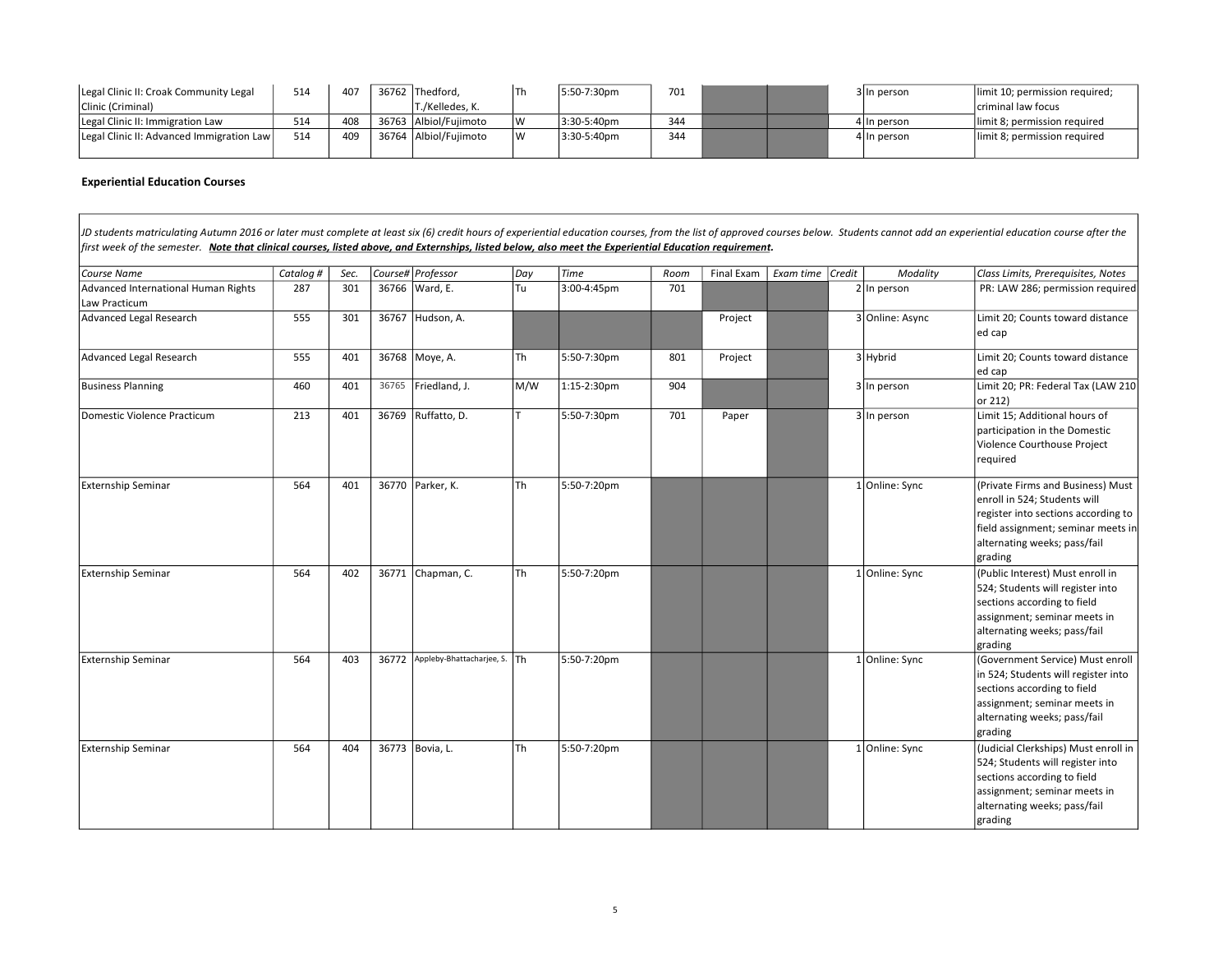| Health Law Moot Court                          | 751 | 301 |       | 36774 Schostock, K.    |         |                                    |         |  | $2 \ln p$ erson | permission required; PR: LAW 706,<br>719, or 727; meetings arranged by<br>enrolled students with professor |
|------------------------------------------------|-----|-----|-------|------------------------|---------|------------------------------------|---------|--|-----------------|------------------------------------------------------------------------------------------------------------|
| International Human Rights Law<br>Practicum    | 286 | 301 | 36775 | Ward, E.               |         | 3:00-4:45pm                        | 701     |  | $2 \ln p$ erson | limit 10; two-semester<br>commitment; permission required                                                  |
| Litigation Lab                                 | 369 | 301 | 36776 | Clark, J.              |         | 1:15-3:55pm                        | 632/633 |  | 3 In person     | limit 12; permission required                                                                              |
| Litigation Strategies: Pre-Trial Civil         | 419 | 401 | 36777 | Nach, B.               |         | $5:50-8:30$ pm                     | 801     |  | In person       | <b>COURSE CANCELLED</b>                                                                                    |
| Litigation Strategies: Pre-Trial Civil         | 419 | 402 | 36778 | Ward, T.               | M       | 5:50-8:30pm                        | 701     |  | 3 In person     | limit 10; PR: Evidence                                                                                     |
| Mediation                                      | 438 | 301 | 36779 | <b>Sherman</b>         | M       | 5:50-8:30pm                        | 343     |  | 3 In person     | llimit 20                                                                                                  |
| <b>Mediation: Family Law</b>                   | 438 | 401 | 36780 | Cook, Kimberly [NEW Tu |         | 3:00-5:30pm                        | 343     |  | 3 In person     | llimit 20                                                                                                  |
| National Trial Team                            | 538 | 401 | 36781 | Thomas, T.             | Th/Sat/ | Th 5:30-8:30pm                     | 632     |  | 3 In person     | permission required; PR or CR:                                                                             |
|                                                |     |     |       |                        | Su      | Sa 9:00-12:00pm<br>Su 10:00-1:00pm |         |  |                 | Evidence; class meets in-person<br>on Saturdays                                                            |
| Negotiations                                   | 475 | 301 | 36782 | Morris, R.             | Tu      | 3:00-5:30pm                        | 901     |  | 3 In person     | limit 20                                                                                                   |
| Negotiations                                   | 475 | 401 | 36783 | Morris, R.             | M       | 5:50-8:30pm                        | 901     |  | 3 In person     | llimit 20                                                                                                  |
| Restorative Justice Practices                  | 363 | 401 | 36784 | Vastine, E.            | Th      | 3:00-5:30pm                        | 343     |  | 3 In person     | llimit 12                                                                                                  |
| Trial Advocacy I                               | 450 | 401 | 36785 | Brosnahan/Staff        | Tu      | 5:50-8:30pm                        | 631     |  | 3 In person     | limit 30; PR: Evidence (LAW 410).<br>Rooms 631, 804, 805, 903, 904 set  <br>laside                         |
| Trial Advocacy I                               | 450 | 402 | 36786 | Brown/Staff            | W       | 5:50-8:30pm                        | 631/632 |  | 3 In person     | limit 30; PR: Evidence (LAW 410).<br>Rooms 631, 632, 903, 904, 241 set<br>laside.                          |
| Trial Advocacy II: Persuasive<br>Communication | 312 | 401 | 36787 | MacCarthy, T.          | Tu      | 5:50-8:30pm                        | 632     |  | 3 In person     | limit 10; PR: Evidence (LAW410)<br>and Trial Ad I (LAW 450)                                                |

#### Study Abroad & International Exchange Programs

The College of Law offers a variety of international exchanges, practicums and study abroad opportunities. For more details and application information for the individual programs, see http://www.law.depaul.edu/academics/study\_abroad/default.asp. Please note these credits count toward a student's spring credit load. Full-time students are limited to 16 credits per semester; part-time students are limited to 12 credits per semester. Graduating students may receive permission to add an extra credit in the final semester. Additional tuition charges apply for the overload credit.

| Course Name                                      | Catalog # | Sec. |            | Course# Professor    | Credit         | <b>Application Deadline</b> | <b>Trip Dates</b>         |  |                                                                                                                         |
|--------------------------------------------------|-----------|------|------------|----------------------|----------------|-----------------------------|---------------------------|--|-------------------------------------------------------------------------------------------------------------------------|
| Buenos Aires, Argentina (Winter<br>Intersession) | 588       | 401  |            | 36881 Coll/Friedland | 3              | 11/15/2021                  | 12/27/2021-<br>01/08/2022 |  | lonline                                                                                                                 |
| Havana, Cuba (Spring Break)                      | 593       | 301  | 36882 Coll |                      | 2              | 11/1/2021                   | 3/19/2022-<br>3/27/2022   |  | In person, abroad                                                                                                       |
| <b>Global Governance During Times of Crisis</b>  | 587       | 301  | 36888      | Ward                 | $\overline{2}$ |                             | $1/8 - 1/14$              |  | limit 20; permission;<br>students must apply<br>through Office of Study<br>Abroad                                       |
| <b>Post-Conflict Justice Immersion-</b>          | 390       | 401  | 36883      | Ward                 | $\overline{2}$ |                             |                           |  | <b>CANCELLED FOR</b><br><b>SPRING WILL BE HELD</b><br>IN SUMMER; PR: Post-<br>conflict Justice<br>(Doctrine and Theory) |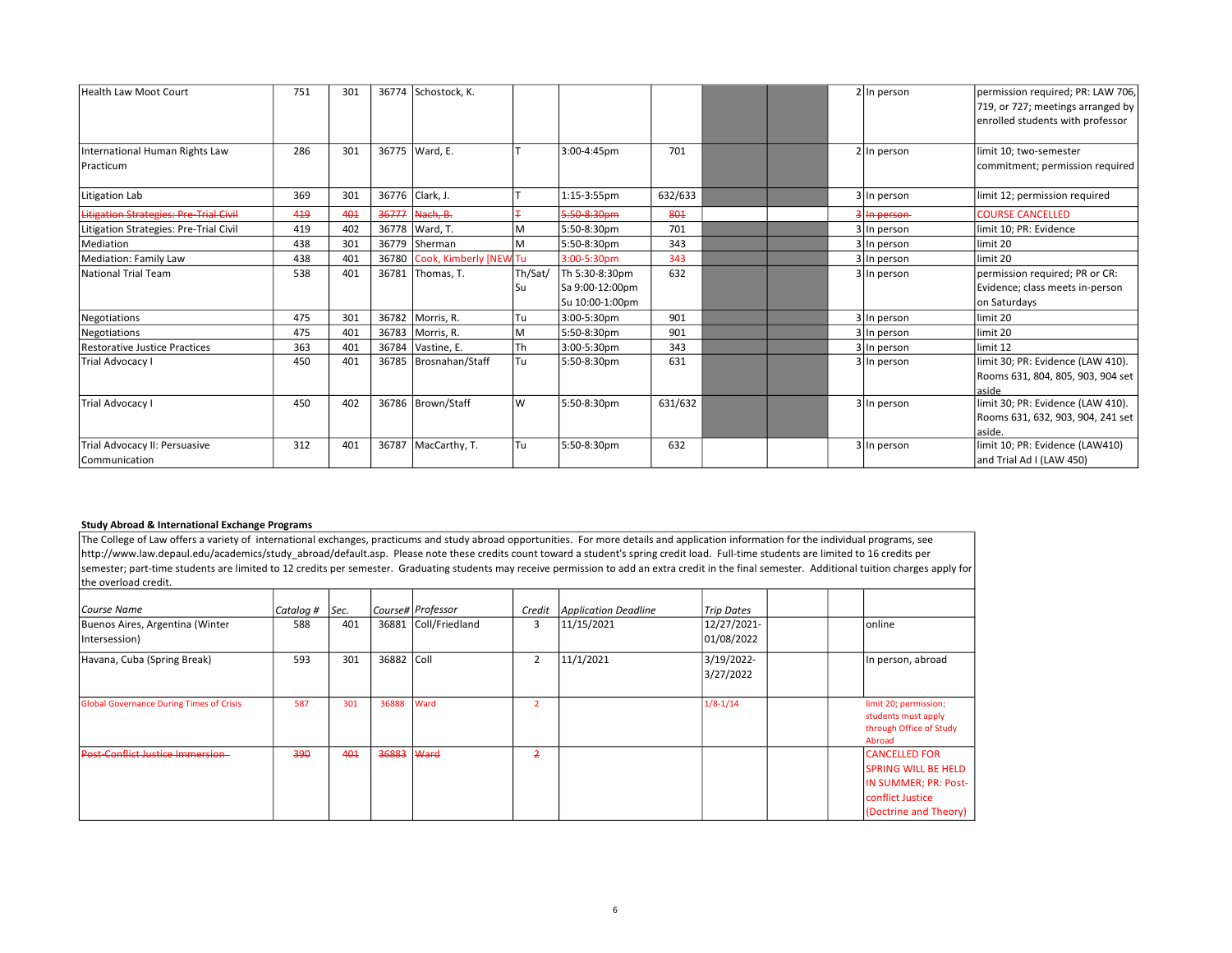### Intra-Curricular Activities, Research & Field Placement (Non-Classroom Credits)

A JD student not in the 3YP Program may earn a maximum of 12 credit hours for non-classroom courses. The offerings below count towards this nonclassroom credit limit. Students must receive permission from the appropriate supervisor to register.

| Course Name                           | Catalog# | Sec. |       | Course# Professor   | Credits        | <b>Notes</b>         |
|---------------------------------------|----------|------|-------|---------------------|----------------|----------------------|
| <b>ASP Teaching Assist.</b>           | 224      | 301  | 36706 | Alba, B.            |                |                      |
| <b>ASP Teaching Assist.</b>           | 224      | 302  | 36707 | Alba, B.            | $\overline{2}$ |                      |
| Bus.& Commercial Law J. Editorial Bd. | 303      | 301  | 36708 | Cauble, E.          | $1 - 2$        |                      |
| DePaul Law Review Editorial Bd.       | 204      | 301  | 36710 | Mark, G.            | $1 - 3$        |                      |
| <b>Externship Program</b>             | 524      | 301  | 36713 | Wiser, S.           |                | 2 Must enroll in     |
|                                       |          |      |       |                     |                | seminar              |
| <b>Externship Program</b>             | 524      | 302  | 36714 | Wiser, S.           |                | 3 Must enroll in     |
|                                       |          |      |       |                     |                | seminar              |
| <b>Externship Program</b>             | 524      | 303  | 36715 | Wiser. S.           |                | 4 Must enroll in     |
|                                       |          |      |       |                     |                | seminar              |
| <b>General Teaching Assistant</b>     | 298      | 301  | 36716 | by professor        | $1 - 2$        |                      |
| <b>Guided Research</b>                | 411      | 301  | 36718 | by professor        |                |                      |
| <b>Guided Research</b>                | 411      | 302  | 36719 | by professor        | $\overline{2}$ |                      |
| Independent Study                     | 428      | 301  | 36720 | by professor        | 3              |                      |
| J. Art Technology & IP Editorial Bd.  | 336      | 301  | 36721 | Gerstenblith, P.    | $1 - 2$        |                      |
| J. for Social Justice                 | 217      | 301  | 36723 | Tirres, A.          | $1 - 2$        |                      |
| J. of Health Care Law Editorial Bd.   | 436      | 301  | 36725 | Helveston, M        | $1 - 2$        |                      |
| LARC Teaching Asst.                   | 114      | 301  | 36727 | Pagliari, M.        | $\mathbf{1}$   |                      |
| <b>LARC Teaching Asst.</b>            | 114      | 402  | 36728 | Pagliari, M.        | $\mathfrak{p}$ |                      |
| National Moot Court Competition       | 536      | 301  | 36729 | Pagliari, M.        |                | 2 Enroll in semester |
|                                       |          |      |       |                     |                | in which             |
|                                       |          |      |       |                     |                | competing.           |
| Sports Law Journal                    | 236      | 301  |       | 36731 Helveston, M. | 1              |                      |

#### Instructions for Applying to Courses Requiring Permission

For courses requiring permission, students must first contact the appropriate supervisor or instructor to apply. Detailed

| Course Name                             | <i><b>Instructor</b></i> | How to apply                                                                                                                                                                              |  |  |  |  |  |
|-----------------------------------------|--------------------------|-------------------------------------------------------------------------------------------------------------------------------------------------------------------------------------------|--|--|--|--|--|
| <b>Legal Clinics</b>                    | Various                  | https://law.depaul.edu/academics/experiential-learning/legal-clinics/Pages/default.aspx.                                                                                                  |  |  |  |  |  |
| <b>Externship Program</b>               |                          | https://law.depaul.edu/academics/experiential-learning/field-placement-program/Pages/default.aspx                                                                                         |  |  |  |  |  |
| <b>Externship Seminar</b>               |                          | Permission will be granted with enrollment in Externship Program                                                                                                                          |  |  |  |  |  |
| <b>Health Law Moot Court</b>            |                          |                                                                                                                                                                                           |  |  |  |  |  |
| Litigation Lab                          | James Clark              | https://law.depaul.edu/academics/experiential-learning/professional-skills-courses/Pages/default.aspx                                                                                     |  |  |  |  |  |
| Bar Passage Strategies: 2L and MPR      | Jamie Kleppetsch         | Email Prof. Kleppetsch for available seats jkleppet@depaul.edu                                                                                                                            |  |  |  |  |  |
| Study Abroad                            | Various                  | Online applications for the individual programs are available in the Academics section of the law school<br>website.                                                                      |  |  |  |  |  |
| lGuided Research                        | <b>By Professor</b>      | Complete the Guided Research form, with professor signature, and submit to the Student Affairs office.<br>You can find the form in the Student Affairs section of the law school website. |  |  |  |  |  |
| Independent Study                       | By Professor             | Complete the Independent Study form, with professor signature, and submit to the Student Affairs office.                                                                                  |  |  |  |  |  |
| International Human Rights Practicum    | Elizabeth Ward           | https://law.depaul.edu/academics/experiential-learning/professional-skills-courses/Pages/default.aspx                                                                                     |  |  |  |  |  |
| Consortium Courses at Kent, Loyola, and | <b>Allison Ortlieb</b>   | Send Exchange Consortium Enrollment Form to aortlieb@depaul.edu; Form available at:                                                                                                       |  |  |  |  |  |
| <b>JMLS</b>                             |                          | https://tinyurl.com/y8adoxtv                                                                                                                                                              |  |  |  |  |  |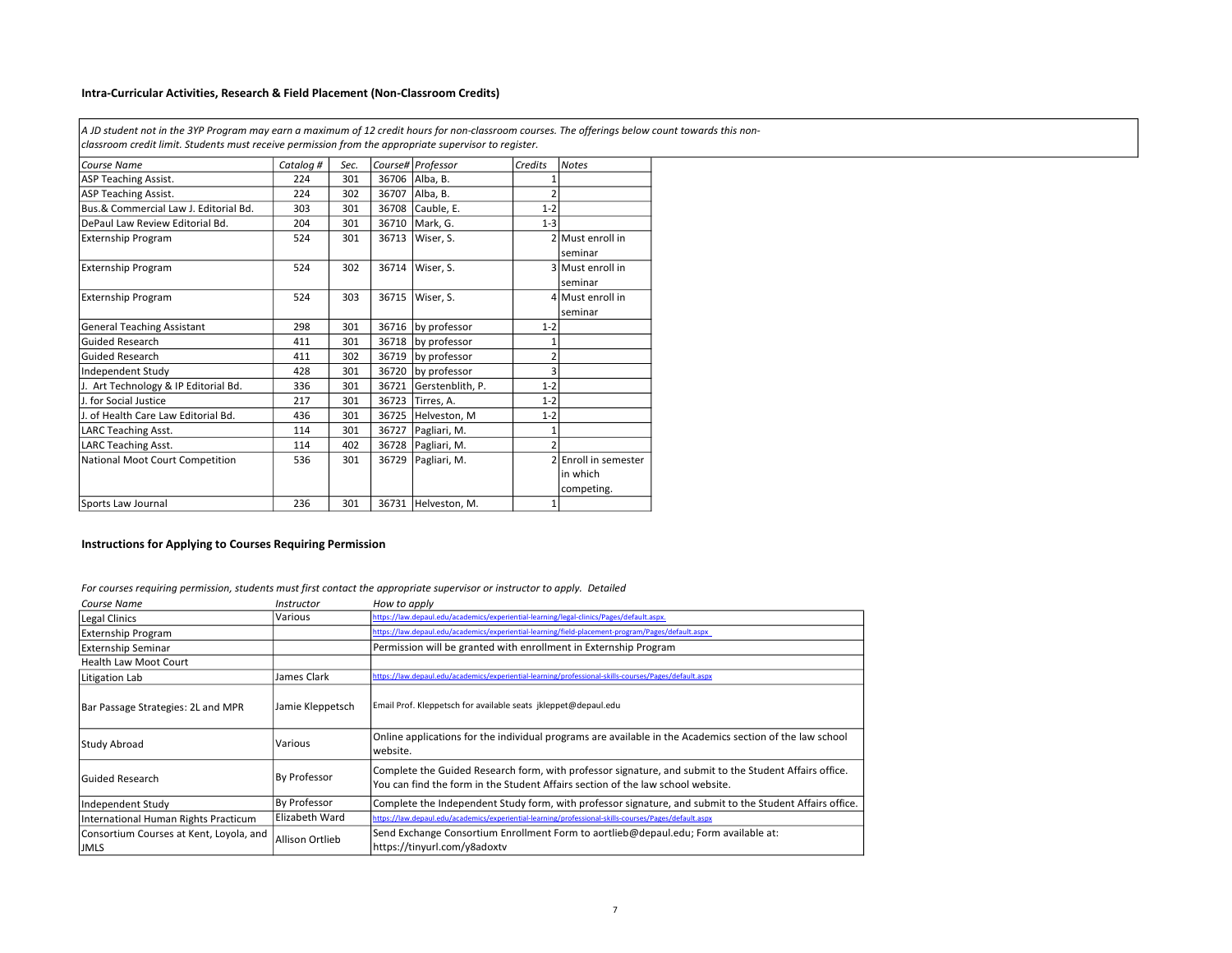| .<br>riour<br>receive credit.<br>I board must apply to the Faculty.<br>' Advisor for<br>r the l<br>iournal to r<br>Students<br>iournal editoria<br>Journals<br>n n<br>The<br>ariou: |
|-------------------------------------------------------------------------------------------------------------------------------------------------------------------------------------|
|-------------------------------------------------------------------------------------------------------------------------------------------------------------------------------------|